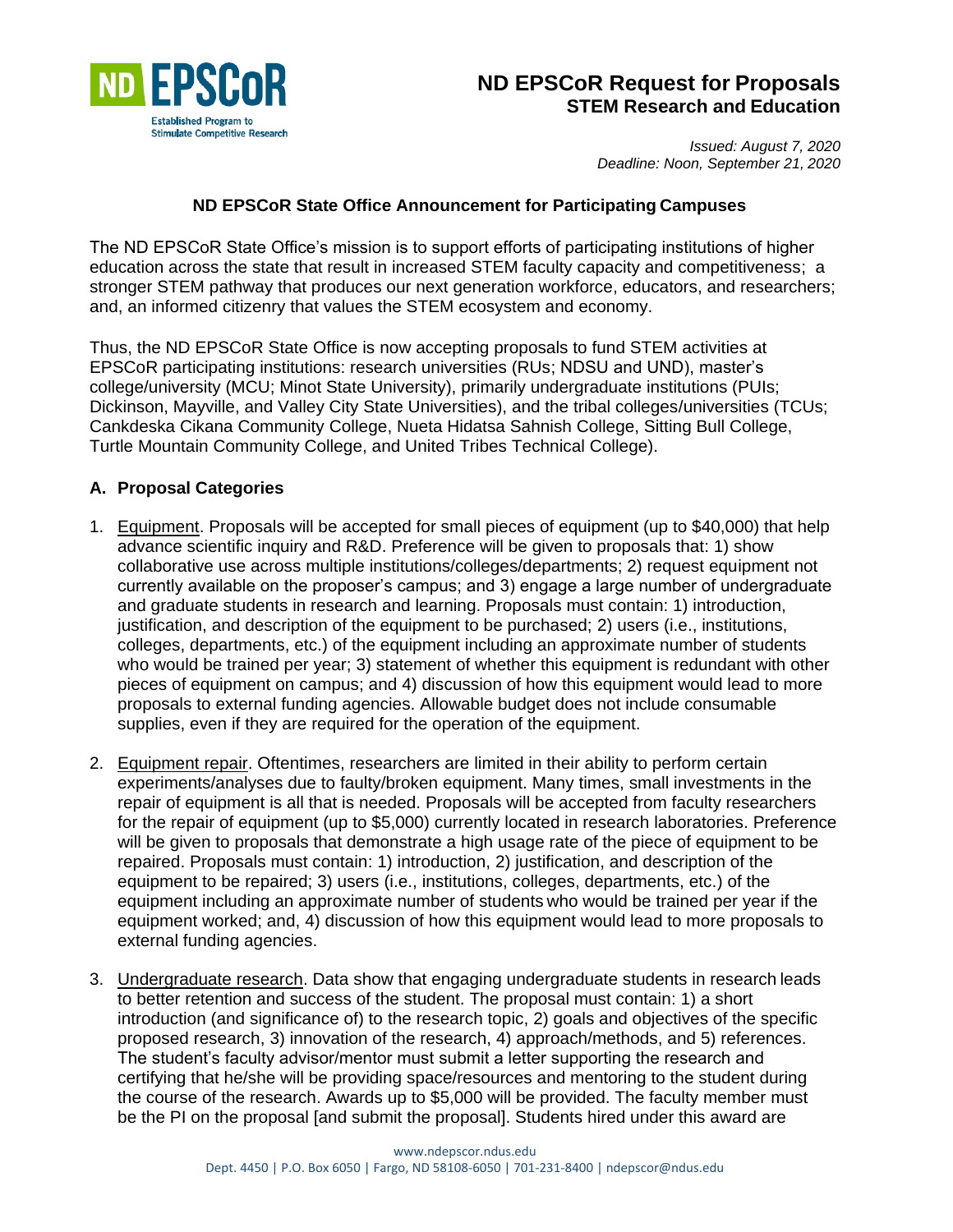required to complete responsible conduct of research (RCR) training in their first pay cycle. Undergraduate student must be identified to ND EPSCoR by October 1, 2020.

- 4. Seed awards for faculty to collect preliminary data for the preparation of *federal* STEM proposals. Funding will be provided to researchers for the specific purpose of gathering preliminary data needed for proposal preparation and submission to a federal agency. Funds may be used for materials and supplies, student support (undergraduate and graduate), operating services (e.g., recharge center fees), travel within North Dakota to collect samples, publishing and lab technician support. Proposals must contain: 1) an introduction and justification for the research, 2) description of the research and data to be collected, 3) the specific federal agency RFP to which a proposal will be submitted, and 4) a short biosketch (2 page) for all participating researchers. Priority will be given to collaborative, interdisciplinary teams/research. Awards of up to \$10,000 will be provided. Funding may not be used to support faculty salary (unless at a MCU, PUI, or TCU), postdocs, visiting scholars, or non-support personnel (i.e.: researchers) serving in the lab technician role. Students hired under this award are required to complete responsible conduct of research (RCR) training in their first pay cycle.
- 5. External proposal review for large, collaborative and interdisciplinary STEM efforts. The competition for federal research dollars has grown substantially over the past decade. In addition, federal agencies are placing a significant focus on interdisciplinary, cross-cutting efforts. Funds for external peer review will be provided to large, interdisciplinary teams/efforts to help position researchers for even greater success in receiving federal awards. Proposals must contain: 1) list of researchers/affiliations; 2) title of proposal; 3) executive summary of proposal; 4) funding amount; 5) federal agency/program and proposal due date; and, 6) short biosketch (2 page) of all participating researchers. Requests must be received at least four months in advance of the proposal due date so reviewers/review entity can be arranged. Most reviews take approximately one month once the review entity receives the proposal. Awards up to \$5,000 will be made. ND EPSCoR will contract directly with the external review entity for this service.
- 6. Seed awards for faculty and students to engage K-12 in STEM outreach activities. Strengthening and broadening the STEM pipeline is a core goal of ND EPSCoR. Proposals will be accepted that focus on activities that build stronger partnerships with K-12 STEM education in the state. Of particular interest are activities that engage underrepresented/ underserved students and result in an increased awareness and interest in STEM careers. Proposals must contain: 1) introduction and justification for the activity (i.e., is it grounded in a best practice); 2) description of the activity; 3) description of the K-12 partner entity; 4) is this a new or existing activity with this partner; 5) target audience (i.e., grade level, student demographics, etc.); 6) is this a formal or informal activity program; and 7) short biosketch (2 page) of each participating faculty. If an IRB will be needed, proof of an exemption and/or active IRB number will be needed prior to releasing funds. Awards up to \$6,000 will be made. Of particular interest will be the development of virtual/online activities. Students hired under this award are required to complete responsible conduct of research (RCR) training in their first pay cycle.
- 7. Development of online/virtual modules for STEM laboratory courses.

The current COVID-19 pandemic has illuminated the need to an increased online/virtual presence with respect to training students in the laboratory setting. With the move to online courses, many students were not able to participate in practical activities that connected practice to theory. Proposals will be accepted that focus on the development of virtual handson laboratory experiences (up to \$6,000) to replace and/or enhance the face-to-face laboratory experience. Proposals must contain: 1) introduction and justification for the activity (course title and number), 2) description of the laboratory exercise that will result from the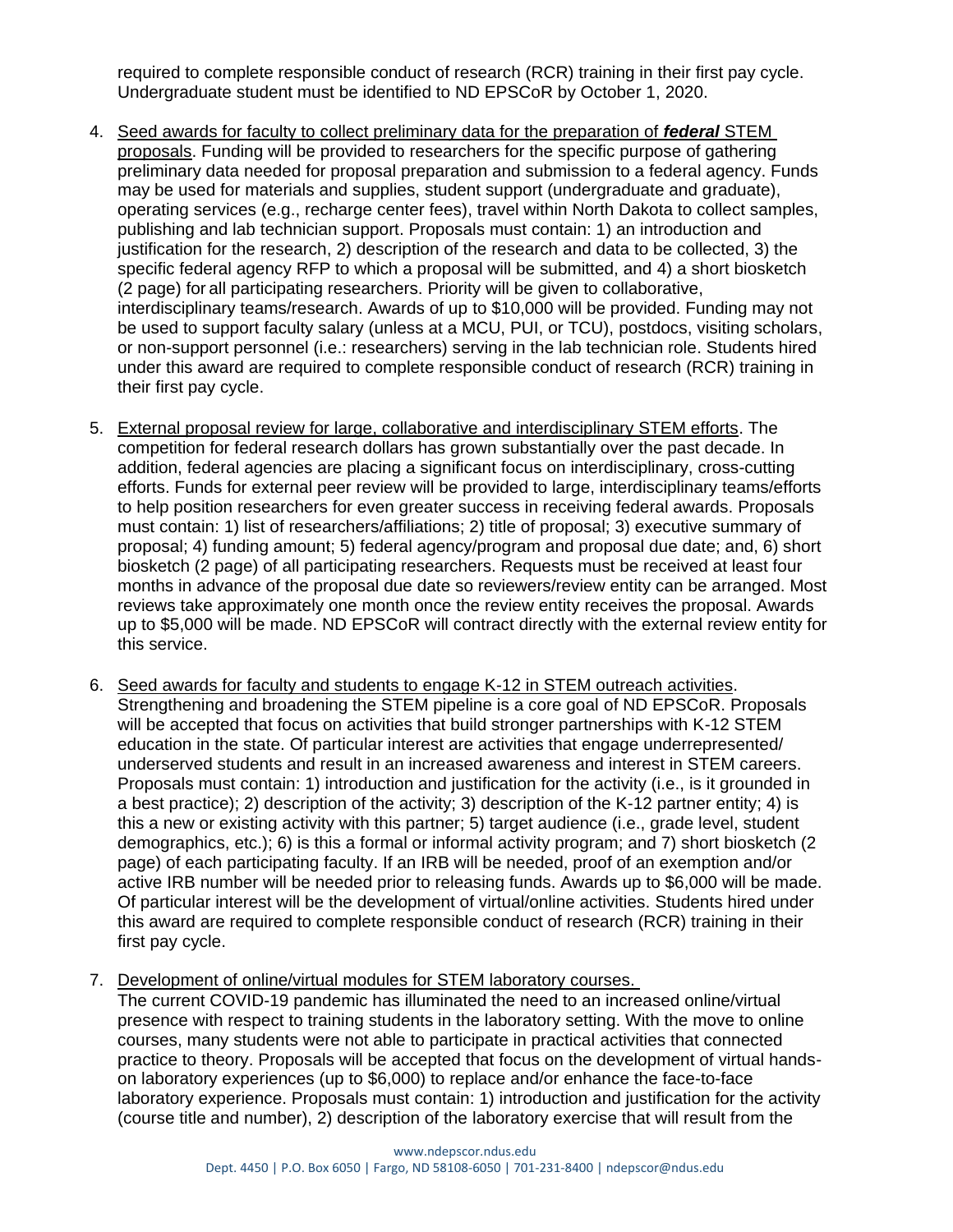award, and 3) description of the dataset that will be created and provided to students as part of the online laboratory exercise (and analysis, interpretation, and reporting requirements of the students). Students hired under this award are required to complete responsible conduct of research (RCR) training in their first pay cycle.

ND EPSCoR is particularly interested in proposals that continue to build capacity for online/virtual implementation of activities to better position that state for the ongoing COVID pandemic and future crises.

## **B. Eligibility**

All tenure-track and tenured faculty, or faculty at a tribal college, from an EPSCoR participating institution are eligible to apply for funding. Applicants with past due final reports on other current ND EPSCoR-awarded projects are not eligible to compete.

## **C. Priority**

The intent of this funding is to build research infrastructure and capacity across the state. In addition, funding priority will be to applicants who did not receive an EPSCoR award in 2019.

### **D. Proposal Submission Deadline**

Proposals are due to the ND EPSCoR office no later than noon on September 21, 2020. Proposals for external review of large collaborative and interdisciplinary efforts follow the submission guideline given under section A, item #5.

The state office has a limited amount of funds to disburse; thus, the submission of a proposal does not automatically guarantee funding.

### **E. Funding Availability**

It is anticipated that funds will be released by October 16, 2020 and may be used through May 31, 2021.

### **F. Proposal Preparation Guidance**

The proposal narrative should be no longer than four pages. In addition to the category specific information noted for each category in section A, the narrative must also contain a section on *how the research/activity fits into the strategies outlined in the North Dakota Science and*  **Technology Plan (the July 1, 2018 version).** This section must include references to specific strategies. The current ND Science and Technology Plan can be found

at: [https://www.ndepscor.ndus.edu/fileadmin/ndus/ndepscor/documents/NDSTPlanFINALJune201](https://www.ndepscor.ndus.edu/fileadmin/ndus/ndepscor/documents/NDSTPlanFINALJune2018.pdf) [8.pdf](https://www.ndepscor.ndus.edu/fileadmin/ndus/ndepscor/documents/NDSTPlanFINALJune2018.pdf)

Each proposal must contain a cover page and budget (and justification).

Cover page is at

<https://www.ndepscor.ndus.edu/fileadmin/ndus/ndepscor/SeedAwards/CovSheetSTEM2020.pdf>

Budget form is at

<https://www.ndepscor.ndus.edu/fileadmin/ndus/ndepscor/SeedAwards/2020NDEPSCoRStandardBudgetForm.xlsx>

## **G. Proposal Submission**

Applicants from the primarily undergraduate institutions, master's college/university, and tribal colleges/universities. Please follow your institution's standard process for routing and approving